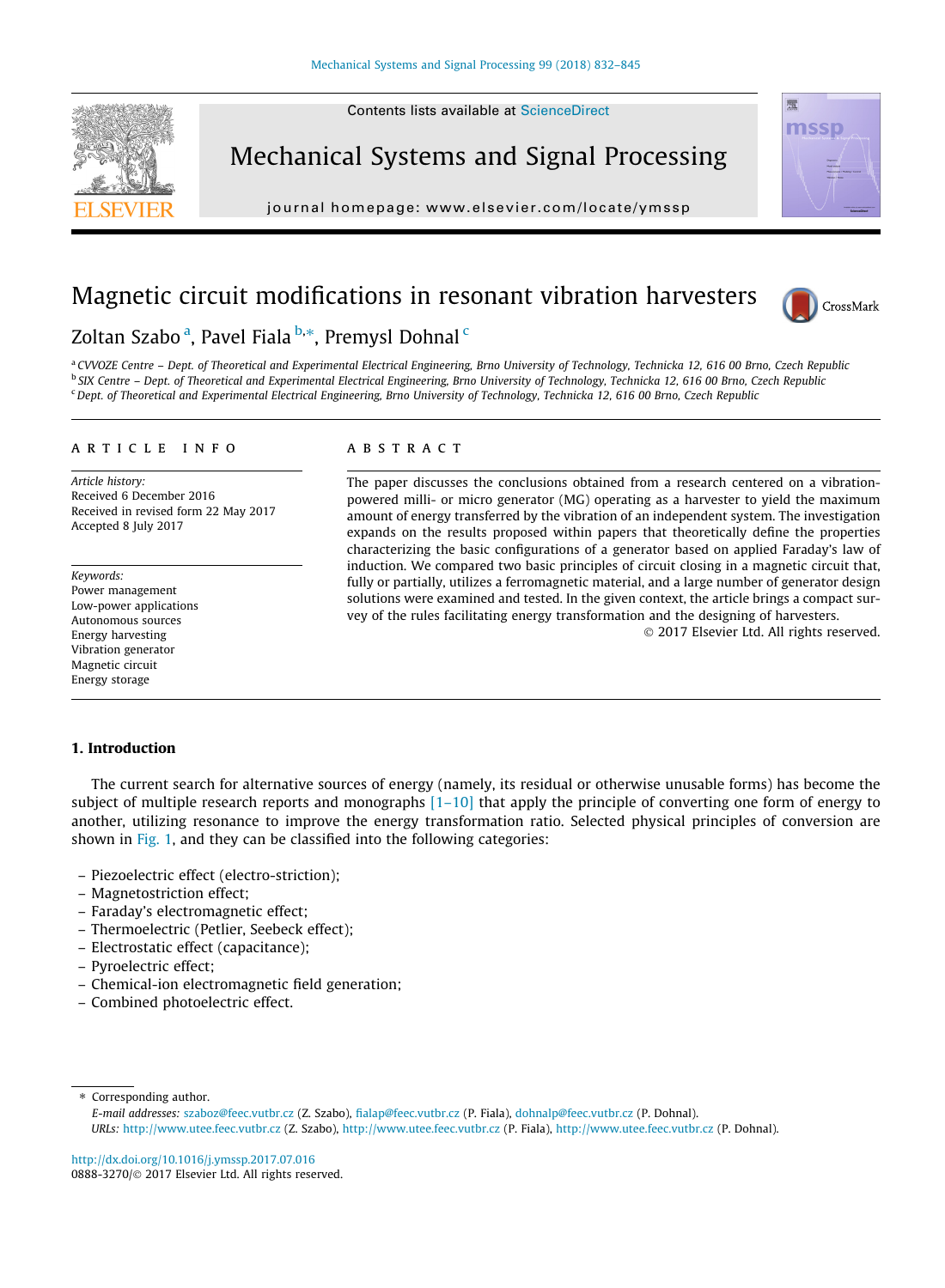

Fig. 1. The principles of energy harvesting: (a) the electrostriction effect; (b) the magnetostriction effect; (c) Faraday's electromagnetic effect; (d) the thermoelectric effect; (e) the electrostatic effect; (f) the pyroelectric effect; (g) the generation of a moving electromagnetic ion field (EMHD generator); (h) the photoelectric effect and an EMG wave harvester [13].

A viable method appears to consist in extracting the residual energy produced by the vibrations of the autonomous structure on which the relevant harvesting device is seated and adjusted for operation. The technique finds use within fields such as transportation or communications, in equipment required to provide a higher degree of reliability and error-free functioning. In electrical and electronic systems, by extension, the entire process regulation chain has to be supported by dependable feeding of the sensors and effective transfer of information from a sensor to another processing component. One of the approaches to increasing the reliability of sensors consists in supplying energy from autonomous power sources; for example, sensors used in automotive systems can be located at critical points, without supply and data transmission systems. These sensors monitor significant quantities during the operation of the system. When performing the actual monitoring and revision steps, the operator merely scans the device being tested and uses wireless transmission to acquire the needed data from all sensors. These data can then be compared with those from a previous system cycle or with any other information available.

Vibration harvesters operating with variable magnetic fields were outlined within report [2], which theoretically defines the properties characterizing the basic configurations of a generator based on applied Faraday's law of induction  $[1]$ . A large number of design solutions were compared and tested [2,3].

As part of project 6FP EU – Wireless Sensing (WISE), the authors of the present article participated in applied research centered on wireless technologies in aeronautics, collaborating with partners on the effort to find an effective and robust method for feeding the electronic circuits located in uneasily accessible or extreme sectors of aircraft. Assuming available techniques and relevant conditions in individual parts of the given aricraft, the possibilities of residual energy harvesting were evaluated and summarized (Fig. 1). Based on a comparison of the harvesting principles illustrated in the figure, and